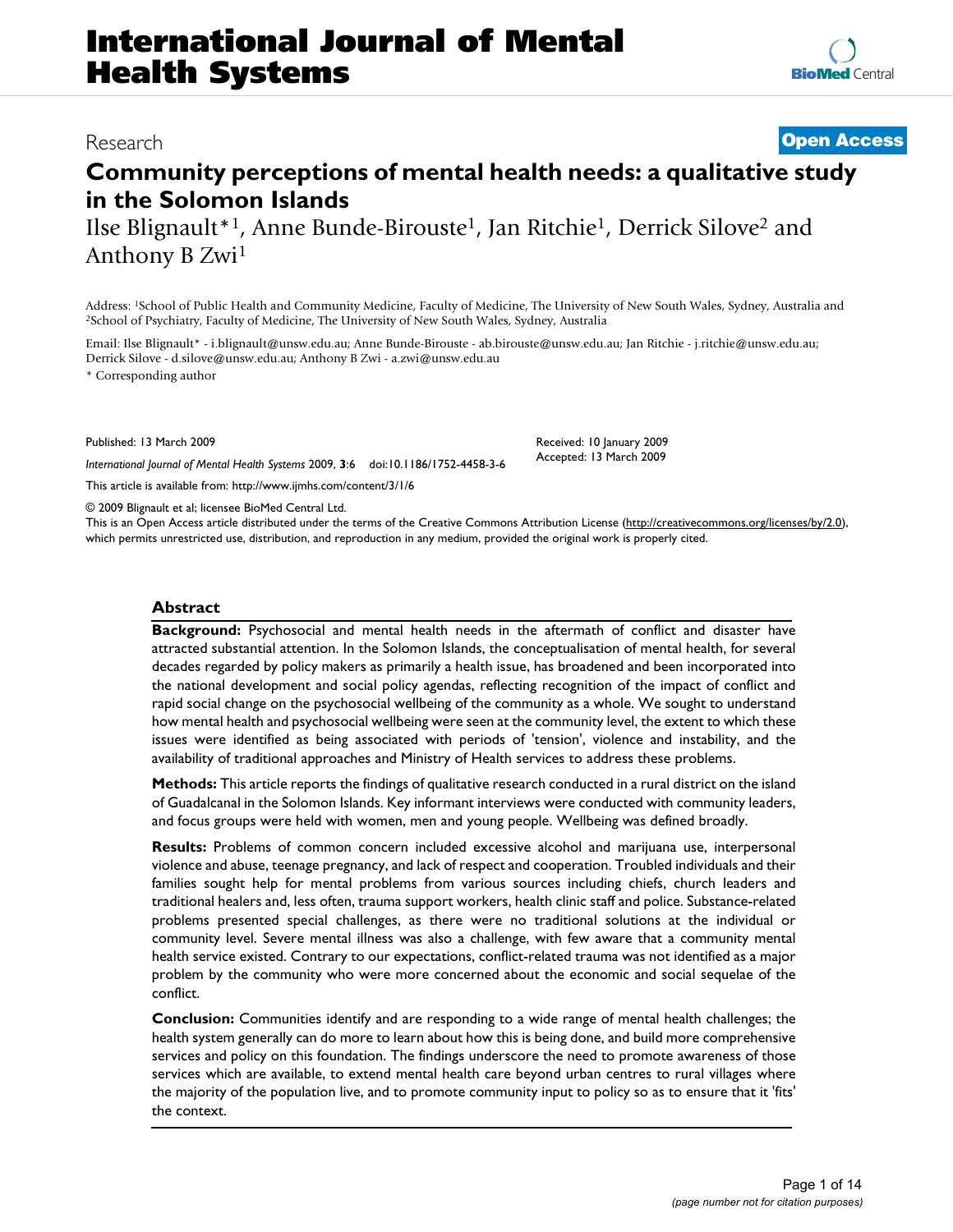# **Background**

#### *Introduction*

The landmark World Development Report of 1993 identified mental disorder as an important contributor to the Global Burden of Disease. Since then efforts have been made to ensure that mental health issues attract the necessary attention and resources to address this burden of illhealth and disability, concerns re-emphasised recently in a campaign mounted by the Lancet, the World Health Organization (WHO) and key players in the global health field. In 2007, the International Journal of Mental Health Systems highlighted the "urgent need to focus on the development of effective, appropriate, affordable and equitable mental health systems", arguing that a major impediment to the achievement of this goal is "the lack of evidence for what kinds of mental health systems are appropriate and effective in varying political, social and economic contexts"[1].

The Lancet[2] has highlighted the importance of building the evidence base around mental health and health services, drawing attention to the resources required for more effective and equitable mental health services provision[3]. Alongside this is a growing body of empirical research suggesting that prolonged conflict adds to the burden of mental disorder – a double jeopardy with the effects of under-development and conflict reinforcing one another; the Solomon Islands being a case in point[4].

Documentation of mental health policy and practice in low and middle-income countries and, in particular, the countries in the Pacific, is sparse. There is also a dearth of insights from post-conflict countries, especially in relation to mental health system development. In this paper we address aspects of this gap by presenting findings emerging from our study of psychosocial and mental health policies, from the bottom up, in the Solomon Islands. Relatively few studies have assessed perspectives on mental health and psychosocial wellbeing from the community level, attempting to draw links between the knowledge and perceptions of the community (what are the problems and what should be done) and services currently in place.

This paper reports a major component of one of our national case studies, conducted as part of a larger project seeking to identify how psychosocial wellbeing and mental health are conceived and addressed in relation to policy agenda-setting, formulation and implementation in two countries in the Asia-Pacific region – the Solomon Islands and Timor-Leste (East Timor). The focus of the paper is on community experience within the Solomon Islands, the first country participating in this research.

#### *Research approach*

Our overall research approach is described in Figure 1. Research questions were framed according to three levels of the overall health system – policy, service delivery and community. The broader project will seek to clarify the links between these levels, guiding our data collection and analysis (Figure 1). Here we examine the community perspectives on mental health and psychosocial wellbeing, highlighting their importance in guiding service delivery and policy formulation.

#### *Country background*

The Solomon Islands is a low-income country[5] located in the South-West Pacific. It comprises nearly one thousand islands with a land area of 304,000 km2 spread over a sea area of about 1.5 million km2, making communication, travel, and service delivery difficult and creating inequities in access. The population of 0.5 million people is young, with 42% aged less than 15 years[6]. Melanesians comprise the dominant ethnic group (93%), and 98% of the population belong to a Christian church. The population is extremely diverse with some 91 indigenous languages and dialects being spoken in addition to Solomon Islands Pijin (the most common language) and English (the official national language). Over 83% of the population live in rural areas where subsistence agriculture, fishing, and food gathering are the main income source[7].

From 1998 to 2003, the Solomon Islands experienced a period of armed conflict known locally as the 'tensions', occurring primarily on the island of Guadalcanal where the capital, Honiara, is located. Contributing factors included competition for land and scarce resources, particularly between people from Guadalcanal and the neighbouring island of Malaita. Despite the signing of the



**Figure 1 Research approach**.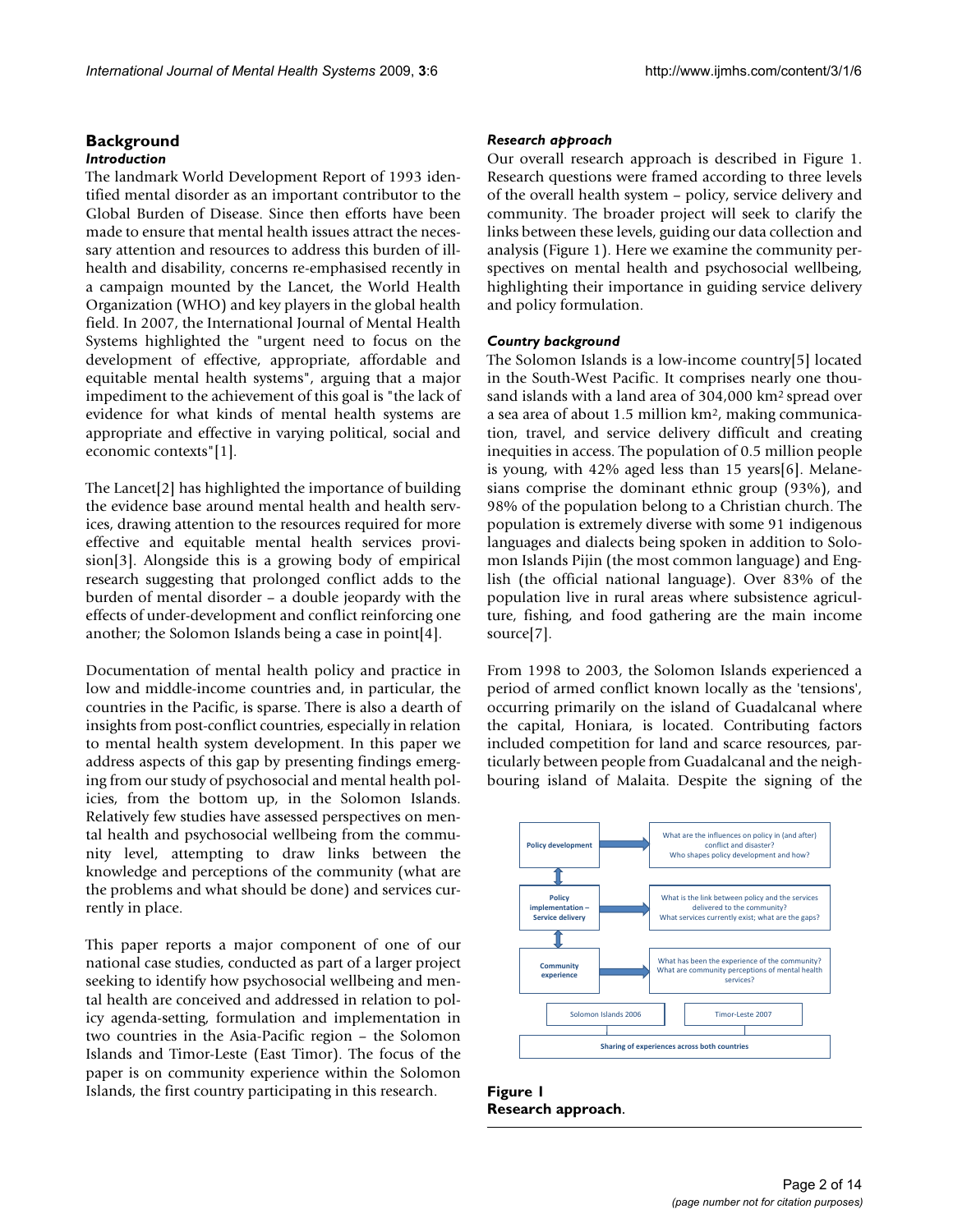Townsville Peace Agreement in October 2000, hostilities continued and escalated between rival groups in southern Guadalcanal. Peace and security were eventually restored in 2003 with the arrival of the Australian-led multinational Regional Assistance Mission to the Solomon Islands (RAMSI). The conflict resulted in 150–200 deaths and over 35,000 people were displaced internally throughout Guadalcanal and Malaita[8].

Changes in the social and economic environment, accelerated by the conflict, appear to have had an adverse impact on mental health, both in terms of access to services and as a consequence of stress and social disruptions[9]. A national consultation conducted in 2005 for the Solomon Islands Ministry of Health found widespread concern about psychiatric illness (including functional and organic psychosis, bipolar disorder, severe depression and anxiety, and post-traumatic stress disorder) substance abuse and psychosocial problems[10].

Within the Ministry, mental health is one of three community-based programs, the other two being social welfare and community-based rehabilitation (with a focus on physical disability). Some 1.4% of the total health budget is directed to mental health[11]. There is no national substance abuse program. The churches and local and international non-government organisations (NGOs) deliver a range of welfare services and psychosocial interventions to women, youth and families including counselling and community development. None of the NGOs focus specifically on providing core mental health services. However, there is a trauma support program (run by a faithbased NGO with funding from the Australian Agency for International Development – AusAID) that offers counselling for people who are suffering from stress and trauma.

Understanding patterns of help seeking and pathways to care is essential to developing effective mental health policy and services. The Solomon Islands Government has recognised the challenges it faces across the health service as a whole. The National Health Strategic Plan 2006– 2010 noted that "utilisation of health care is on the increase, but communities make decisions in a society that still utilises home care with traditional healers and western medicine"[10]. There is little documentation on community approaches to mental disorders and psychosocial problems, particularly in rural areas, and scant research on what services should be offered, and how.

Choosing a rural district that was illustrative rather than exceptional, we sought to answer the following questions: How do people understand mental health and 'mental problems'? Where do they turn for help? What do they know about the mental health service? We judged that these were central questions to address in order for services and policies to respond effectively to the needs of communities that have experienced major periods of conflict and social upheaval.

# **Methods**

### *Research team and advisors*

Two of the researchers made up the in-country team for this component, an Australian female (IB) and a Solomon Islander male (AV). The latter came from the area studied, spoke the local languages, and possessed basic research skills that were actively nurtured and supported throughout the data collection and analysis stages. Additional input was offered by Ministry of Health staff, and advice on local issues and culturally appropriate ways of working was provided by a local Research Advisory Group. Guides for the key informant interviews and focus groups (English and Pijin) were developed collaboratively by IB and AV, with advice from the Research Advisory Group.

#### *Setting*

The site for the community study was selected following extensive in-country consultation. We sought to identify a site that was typical rather than exceptional and that met the following criteria: outside the capital city (capital cities are usually very different from the rest of the country); links with both urban and rural communities; median level of access to services (relative to the rest of the country); affected by conflict; and presence of some international donor and NGO activity. The site chosen, on the island of Guadalcanal, met the criteria and had not previously received much attention from health or other researchers.

#### *Community engagement and recruitment*

Contact with community leaders was facilitated through the provincial health service, the church and a local faithbased NGO that had a strong presence in the area. On initial visits, we introduced ourselves and explained the research to health clinic staff, church leaders and the school principal. In the 10 villages visited, we first approached the chief and sought his support and advice. Planned visits to the different villages were announced by the catechist at the local church the preceding Sunday. During a visit, people were approached individually and asked to participate in an interview or focus group. Plainlanguage information and consent forms were provided in both English and Pijin.

The research was carried out over four months from August to November 2006.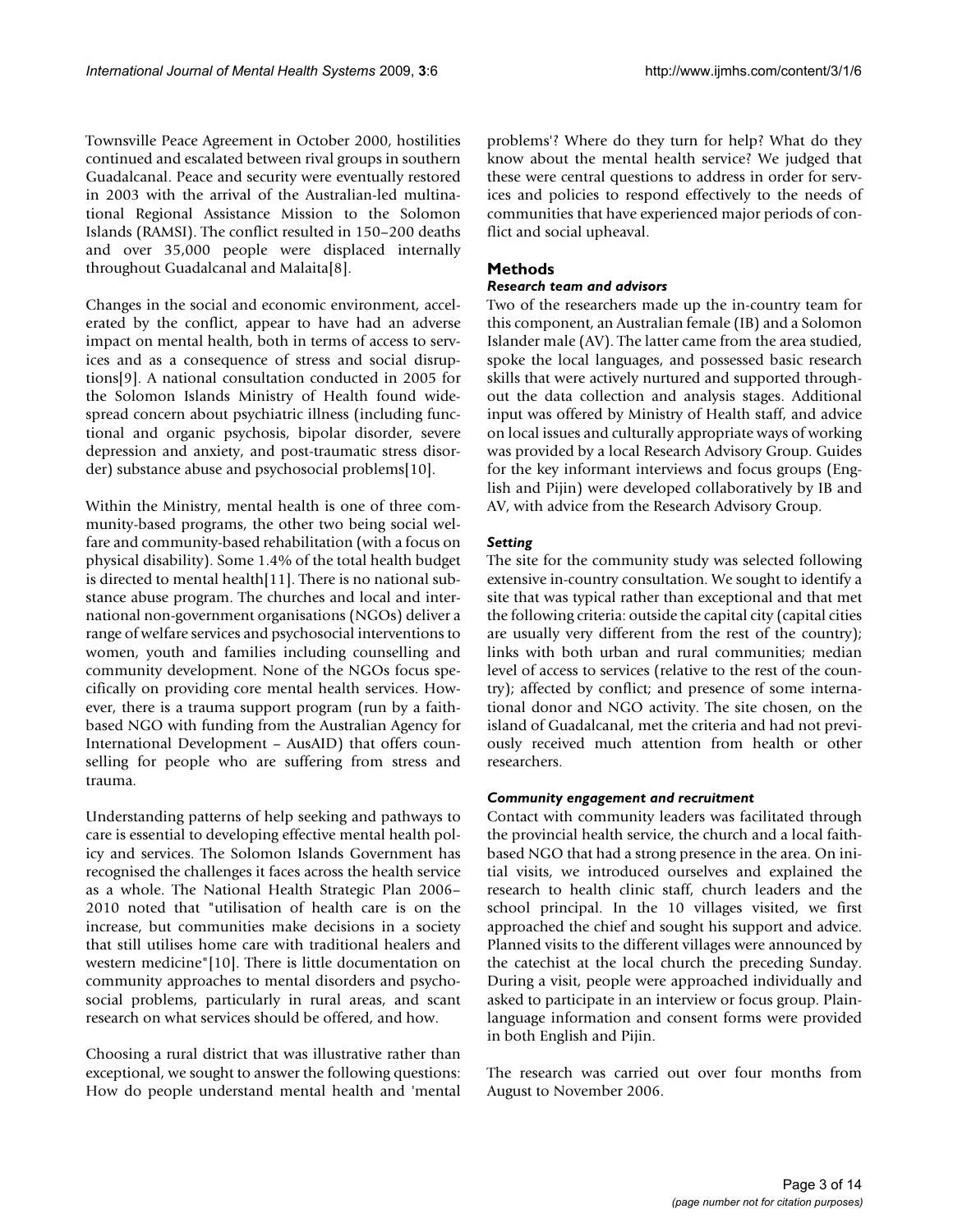#### *Data collection*

Data collection methods included mapping community resources, in-depth interviews, focus group discussions and participant observation.

Community mapping was undertaken as part of the general data collection and involved identification of the resources available (individuals, groups and organisations) based within or external to the community, and the relationships between them. In-depth, semi-structured interviews with community leaders covered their role in the community and their response to people with psychosocial and mental health problems, including involvement of other individuals, groups and/or services. Focus groups were designed to explore the community's perspectives on mental health issues and support services (government, non-government, church-based and traditional healers), and to assess their knowledge of mental health services. We asked about community responses to mental and psychosocial problems, and about local concepts of mental health and wellbeing, mental problems and mental illness. We also asked about the role of key actors and organisations in providing mental health care and/or in attempting to prevent mental disorders and psychosocial problems: family, kastom (custom) doctors and chiefs, churches, NGOs and health services. Respecting local sensitivities, separate focus groups were arranged for young men and young women (under 29 years) and for older men and older women (over 30).

We used vignettes to explore how members of this community responded to a range of mental and social problems: How do they perceive the problem? Where do they turn for help? What happens if treatment fails? How does the community assist people like this? Vignettes allow actions and occurrences to be explored within their context and provide a non-threatening way to investigate sensitive topics like mental disorders without using technical language[12]. We chose as our 'tracers', problems that had been identified as issues of concern in the policy component of this study: severe mental illness, post-traumatic stress disorder, depression associated with loss and domestic violence, alcohol abuse (binge drinking), marijuana abuse and attempted suicide. The final versions (Figure 2) were based on examples provided by mental health service staff and refined in field tests; at least four were introduced into each interview and focus group. If respondents volunteered a scenario of their own, the corresponding vignette was disregarded.

The local researcher spent up to week at a time in the area conducting interviews and focus groups, taking part in general community activities, and observing, alongside the formal data collection.

#### *Data management and analysis*

Community mapping was documented in pictures and words, providing contextual insights for this component of the study. During interviews and focus groups, notes were taken. Most were also digitally recorded. Most of the English-language interviews were transcribed directly from the audio file except where the sound quality was poor, while notes from the other interviews and focus groups were translated and written up in English, with additions from the audio file when required. Transcripts were reviewed, corrected, and then coded for analysis using NVivo7. Interview, focus group and field note data were collated. We identified themes that emerged from these data as well as being responsive to the key issues identified for examination by the project and included in our interview questions.

#### *Ensuring rigour*

Several techniques were employed to ensure the rigour of the research. Field notes were kept separately by each researcher, and regularly reviewed and discussed. Key informants were recruited to encourage a range of perspectives from across the area. We proposed in advance to run at least three focus groups with each of the four gender/age combinations, resulting in 12 groups in all. By the end of data collection, we reached a consensus that saturation had been reached, thus precluding the need to recruit further. Multiple methods of data collection and data sources enabled triangulation. Unusual or unexpected findings were explored further. Member checking was achieved through presentation of the findings at a community meeting held under a large rain tree after church.

#### *Ethics*

Overall ethics approval was sought from the Solomon Islands Human Research Ethics Committee (HREC) and the University of New South Wales HREC. At the village level, general approval for consultation with community members was obtained from the local chiefs, prior to approaching individuals. At the community high school and college, approval was obtained first from the principals and then from participating individuals.

Given that our enquires could raise sensitive issues, we took steps to guard against emotional distress. Prior to the field work we put in place systems to support anyone who became distressed during an interview or focus group, or who was need of urgent mental health care. We also arranged for staff from the mental health service to accompany us on our initial visits. The community meeting was attended by both the Provincial Mental Health Program Officer for Guadalcanal and the Director of the Mental Health Service who gave a short presentation on the mental health service and let people know how they could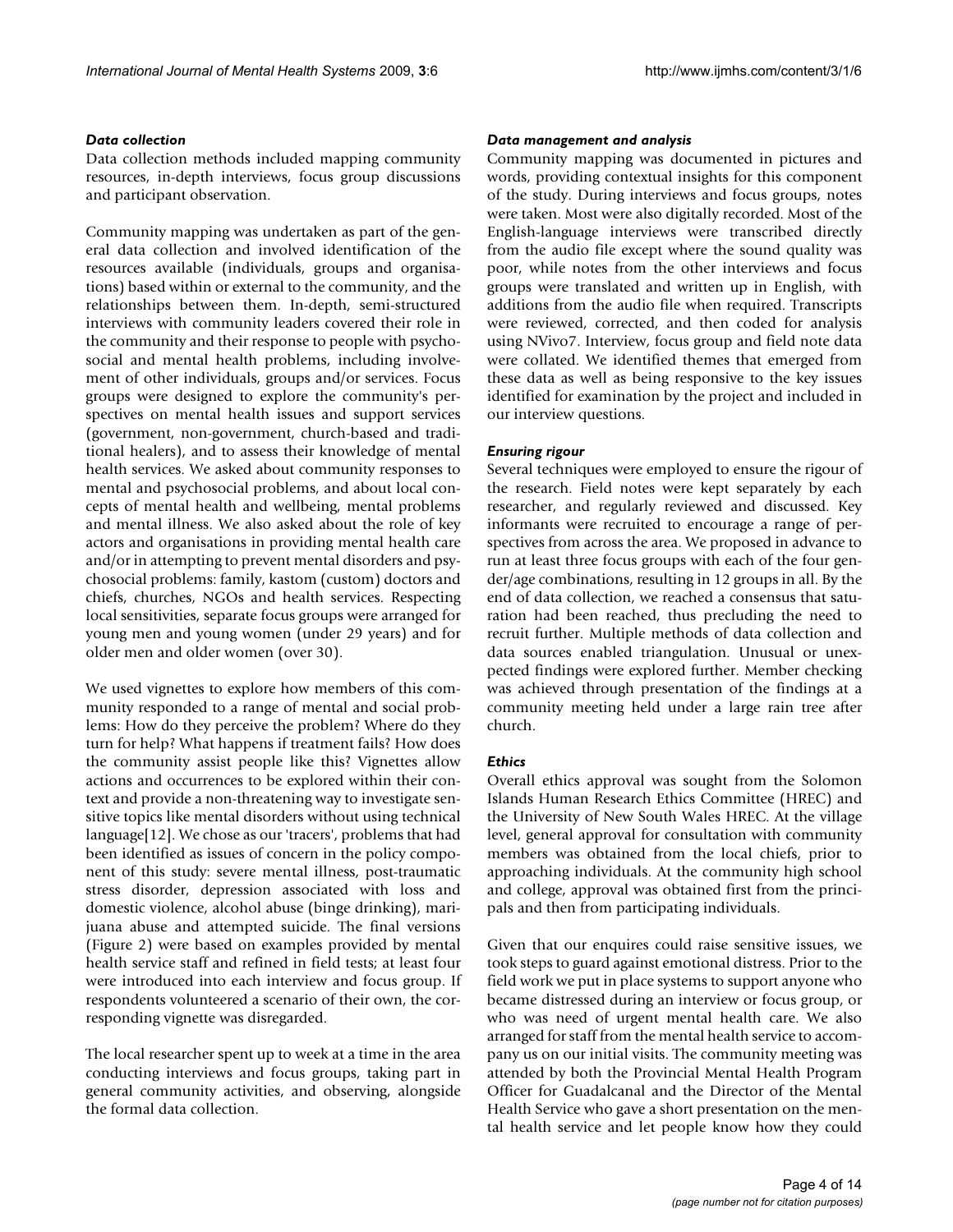#### *Depression associated with loss and domestic violence*

A married lady who lives with family in village, a housewife. She had five children but two died two years ago. Since that time, both the lady and her husband have been unhappy. Now there is lots of arguing between them. Sometimes her husband hits her. The lady feels tired all the time, has no energy, looks sad, does not look after house or garden properly. She does eat properly or sleep properly.

#### *Trauma*

A married man with children. He was assaulted by militants during the tensions. Since then, he is not the same – he is always tense and fearful. Has no patience with the family – he explodes into anger easily.

#### *Severe mental illness*

A person acting strangely – roaming around, talking and laughing to himself. The person may take off their clothes and walk around naked. Sometimes (not always) the person becomes aggressive and threatens people.

#### *Alcohol abuse – binge drinking*

A married man with children**.** Every fortnight he goes drinking with his friends and gets very drunk, and then gets into arguments and fights easily. When he goes home, he shouts at his wife and complains about the lack of food.

#### *Marijuana abuse*

A male student doing Form 6 at school in Honiara. He goes home to his village for holidays and is greeted by family and friends. The next day, talking with his friend he says that he is having problems at school – difficulty with subjects. His friend suggests a solution – "take marijuana, it will make you feel better". The student starts to use marijuana. He likes it and uses it more and more.

#### *Attempted suicide*

A teenage girl. Her family does not treat her well – they 'talk hard' to her and sometimes they don't give her any food. Later, she realises she is adopted into the family. At night when she goes to bed she thinks about the bad things they say and do to her, she cannot sleep and is restless. She starts to think she should die because family does not treat her well. She collects 7 tablets of chloroquine and drinks it.

#### **Figure 2 Vignettes**.

obtain assistance for themselves or a family member. At that meeting we distributed plain-language summaries of the findings in both Pidgin and English, with the intention that they could be used as tools for community advocacy.

A national workshop was organised and co-facilitated with the Ministry of Health. We arranged for seven of our community informants to attend the workshop so that their experiences and opinions could be directly shared with policy-makers and service managers. A policy briefing paper was later prepared for the Ministry.

#### **Results** *Context*

Our community mapping concentrated on the catchment area of the rural health clinic, which has a total population exceeding 1,500 people. A Catholic Mission had been established there in 1904. The mission station has a large church, a government primary and secondary school and a vocational college for girls, in addition to the government clinic. AusAID has funded road maintenance; however there has been little sustained NGO activity other than the trauma support program.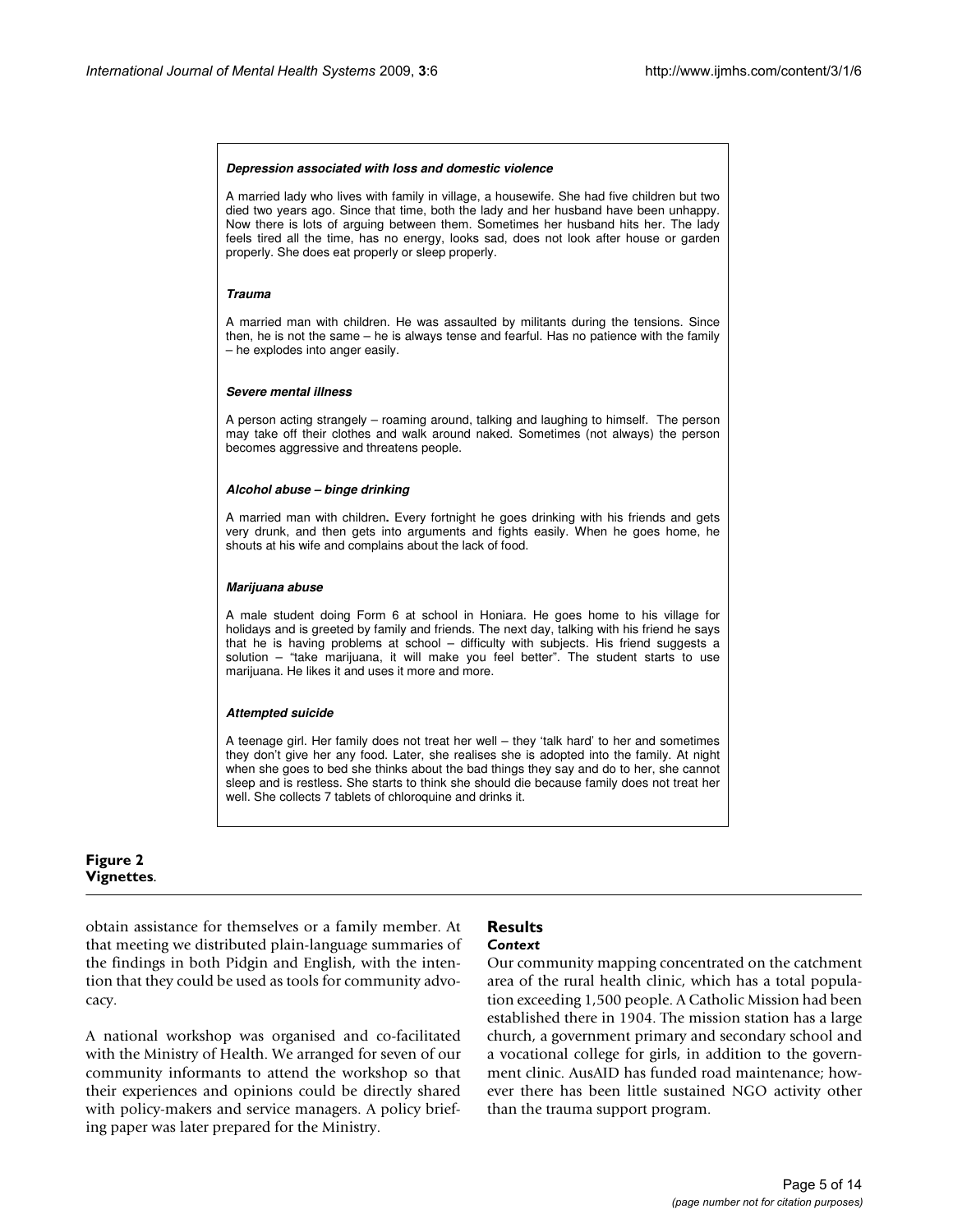The location has road access to the capital, where people regularly market their vegetables. Villages stretch to the east and west of the mission station, between the hills and the coast. To the west there is another central church where people from surrounding villages worship, while the east has three small local churches. There were notable differences between villages within a relatively small geographical area, with villages to the west being more exposed to outside influence and those to the east being more traditional. The main source of income is growing food for market, copra, cocoa and betel nut. Many traditional norms, values and practices remain intact, for example around marriage and child-rearing. Guadalcanal is a matrilineal society and women are the customary land owners.

During the conflict, access to Honiara was completely cut off. There was shooting at the mission station (today a wooden cross in the grass marks the spot where a man was killed) and villages on the eastern side were burned in a raid.

#### *Local informants*

We interviewed 23 community leaders: five church leaders, two women's group leaders, the nurse and a nurse aide from the health clinic, the chair of the high school board and two teachers, the principal and a teacher from the college, four chiefs, three kastom doctors and two trauma support workers. Twelve focus groups were conducted in eight locations with groups ranging in size from three to six participants, eliciting the views of 24 men and 29 women across a wide range of ages. Groups were held in a public place, usually a veranda or outside the church. At times other people came and listened.

The local researcher conducted nine of the interviews in Pijin, with occasional local language additions. The remainder (14) were conducted by IB, with informants using English and sometimes Pijin. AV conducted ten of the focus groups using Pijin and IB conducted two women's groups.

On our first visit people usually directed us to the chief or catechist. Both researchers easily engaged with these community leaders as the expected gatekeepers. The community members most difficult to engage were the young men, especially ex-combatants. With time, however, AV was able to gain their trust. Interestingly, young men from two villages chose to be interviewed together so each group could hear what the other was saying. Interviews were usually carried out before or after people returned from tending their gardens in the bush.

Recruiting females for interviews and focus groups proved a challenge for the male researcher, and required great cultural sensitivity. The fact that AV was known to the community also created challenges because people expected him to already know the answers to the questions and to be familiar with traditional practices, whereas a foreigner might be forgiven for being ignorant. In exploring traditional practices, kastom doctors were reluctant to disclose details of their techniques.

### *Main community problems reported*

Irrespective of location, community problems perceived as having an impact on the mental health and wellbeing of members were of growing concern. There were some differences in emphasis by social group and/or position in the community (Table 1).

Overall, the problems given greatest priority were excessive drinking (store-bought alcohol, home brew and kwaso – distilled home brew), marijuana use, swearing and fighting, teenage pregnancy, lack of respect, and lack of cooperation. In most people's minds, excessive drinking and drunkenness were associated with fighting, swearing, domestic violence and extra-marital sex. Excessive marijuana use was considered a frequent cause of severe mental illness in young people.

Informants reported that all these problems had increased since the tensions. Furthermore, they led to other problems causing individuals to "worry too much" and making "a bad community". In the wake of the conflict, people had experienced increased economic hardship, social dysfunction and stress. A woman stated: "Not one thing but lots of small things coming on top of each other." Women mentioned they had become concerned about safety, both moving around the local area and travelling to Honiara after the road was reopened. One told us "before the tensions our memory was free but afterwards our memory has fear". The women also worry about what will happen when the foreign police and soldiers who make up RAMSI leave; thus fearful memories are compounded by fear for the future.

Contrary to our expectations, conflict-related trauma conditions, although acknowledged to exist, were not identified as major problems. For help, community informants said that people should see the trauma support workers for counselling.

One man was particularly concerned about conflict between accepted cultural practices and church teachings, citing the example of a married person who had left their spouse to live with someone else and therefore "cannot fully enter into the sacrament of the church". An example of how this was perceived to have led to mental illness is given in Figure 3.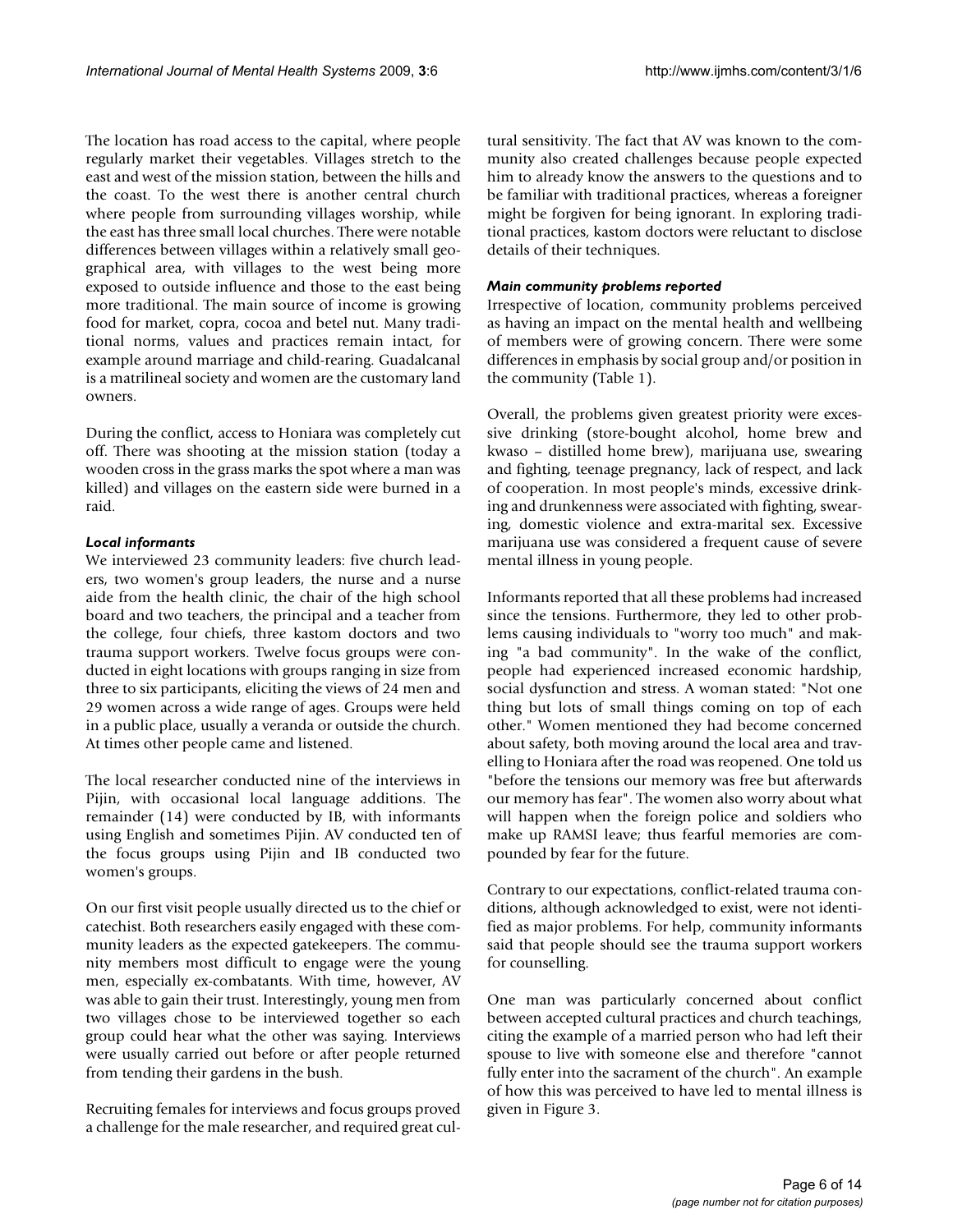#### **Table 1: Main problems by community group**

| Problem*                                     | Community leaders Older men Older women Young men Young women |                           |                           |                           |                           |
|----------------------------------------------|---------------------------------------------------------------|---------------------------|---------------------------|---------------------------|---------------------------|
| <b>Excessive drinking/Drunkenness</b>        | $\boldsymbol{\mathsf{x}}$                                     | X                         | X                         | X                         | $\boldsymbol{\mathsf{x}}$ |
| Smoking marijuana                            | X                                                             | X                         |                           | X                         | X                         |
| Antisocial behaviour - Swearing and shouting | $\pmb{\mathsf{x}}$                                            | X                         | $\pmb{\mathsf{x}}$        | X                         | $\boldsymbol{\mathsf{x}}$ |
| <b>Fighting</b>                              | $\boldsymbol{\mathsf{x}}$                                     | X                         | X                         | X                         | x                         |
| Domestic violence                            | X                                                             | X                         | X                         |                           |                           |
| Disagreements within the family              | $\mathsf X$                                                   | X                         | X                         |                           |                           |
| Jealousy                                     |                                                               | X                         | X                         |                           | X                         |
| Extramarital affairs                         |                                                               | X                         |                           | X                         | X                         |
| <b>Broken</b> families                       | X                                                             |                           |                           |                           |                           |
| Teenage pregnancy                            |                                                               | $\pmb{\mathsf{x}}$        | $\pmb{\mathsf{x}}$        | $\boldsymbol{\mathsf{x}}$ | $\boldsymbol{\mathsf{x}}$ |
| Children too close                           |                                                               |                           | X                         |                           |                           |
| Children left to roam                        |                                                               |                           | X                         |                           |                           |
| Single mothers                               |                                                               |                           |                           |                           | $\mathsf X$               |
| School dropouts                              |                                                               |                           |                           |                           | X                         |
| Students struggling at school                | X                                                             |                           | X                         |                           |                           |
| Struggle to make a living                    | X                                                             |                           | X                         |                           | X                         |
| Land disputes                                | X                                                             | X                         |                           |                           |                           |
| Sexual assault                               | X                                                             |                           | X                         |                           | X                         |
| Sorcery                                      | X                                                             |                           | X                         |                           |                           |
| Stress and worry                             | $\boldsymbol{\mathsf{X}}$                                     |                           | $\boldsymbol{\mathsf{X}}$ |                           |                           |
| Lack of respect                              | $\pmb{\mathsf{x}}$                                            | $\pmb{\mathsf{x}}$        | $\pmb{\mathsf{x}}$        |                           | $\pmb{\mathsf{x}}$        |
| Lack of involvement in communal activities   | $\mathsf X$                                                   | $\boldsymbol{\mathsf{X}}$ |                           | X                         |                           |
| Lack of cooperation                          |                                                               | $\pmb{\mathsf{x}}$        | $\pmb{\mathsf{x}}$        | $\pmb{\mathsf{x}}$        | $\pmb{\mathsf{x}}$        |
| Poor community leadership                    |                                                               | $\boldsymbol{\mathsf{X}}$ | $\mathsf X$               |                           | $\boldsymbol{\mathsf{X}}$ |
| Lack of government assistance                | $\boldsymbol{\mathsf{X}}$                                     |                           |                           |                           |                           |
| People traumatised                           | $\boldsymbol{\mathsf{X}}$                                     |                           |                           |                           |                           |

\*Problems listed in bold indicate concerns common across the groups.

Problems identified by key informants and focus group participants. Additional problems raised at the community meeting included conflict between cultural practices and church teachings, young children drinking and smoking, stealing, child neglect, marital and family problems, and traditional enmities.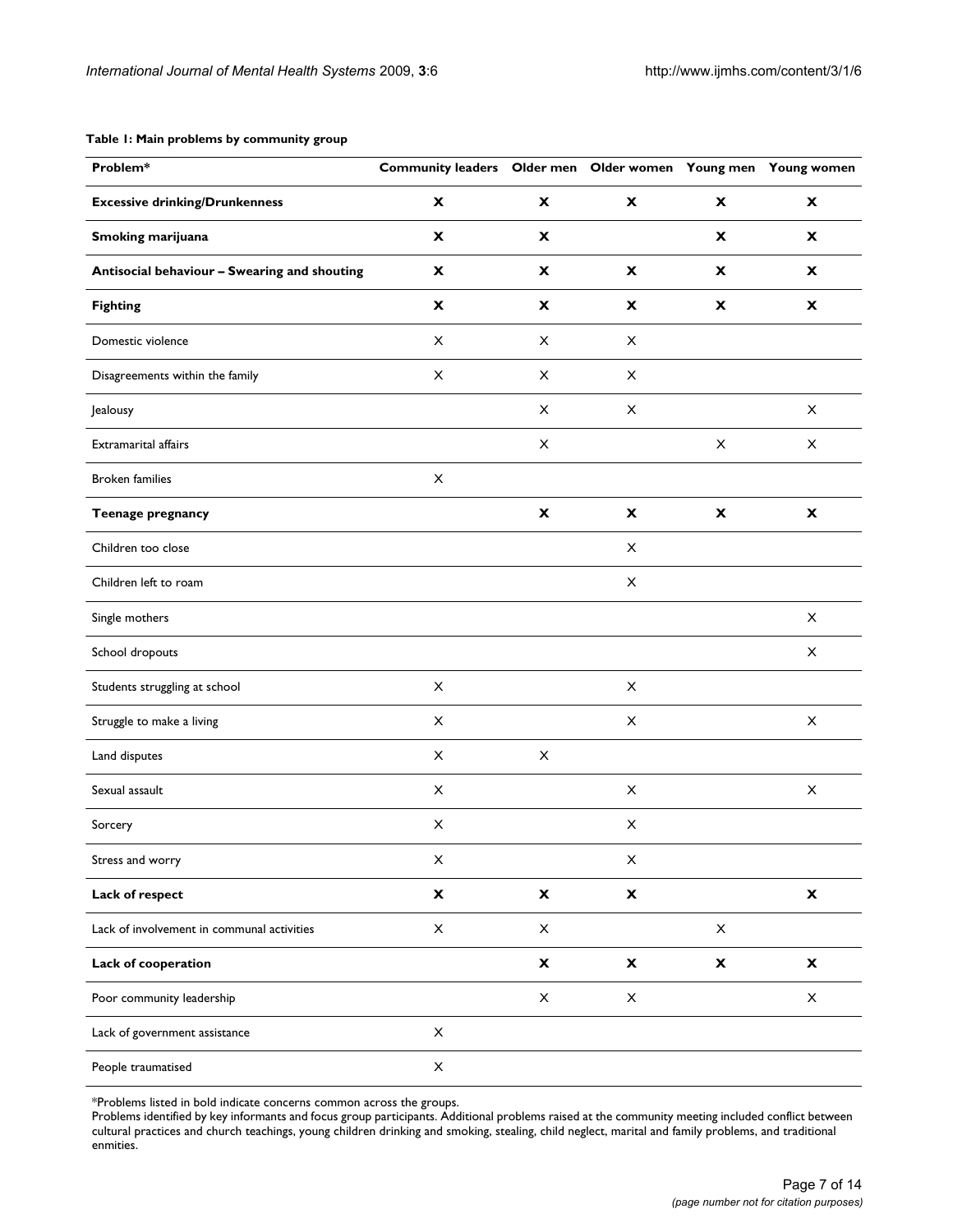### *Community understanding of mental health and mental problems*

When asked what "mental health" means, our informants told us that that it had to do with thinking and behaviour or action, and to do with the brain. In Solomon Islands Pijin, the word "mentol" (mental) is generally used to refer to an individual who is crazy or mad while "krangge" is the commonly used term for mental illness. In the local language of the area, people use "bule" for mental illness and "melu" to describe someone who is withdrawn and crying. "Bubuleha" means simple or stupid – "not really 100% in their thinking".

If a person thinks and behaves properly in the community, he or she is considered mentally healthy. Conversely, not behaving properly in the community is taken as a sign that someone has mental problems. An older woman remarked on the connection between mental health problems and excessive drinking: "It causes them to lose control and [to have] loose thinking." Examples of mental problems elicited included: antisocial behaviour (such as swearing, shouting and damaging property); fighting; just sitting, mind wandering, not concentrating; learning problems among students; and "something bad from the past that continues to exist in the mind".

Some respondents were able to describe a case or knew of someone who had severe mental illness. When this person caused a problem to the community, he or she would be sent to Kilu'ufi (the national mental hospital located on the island of Malaita). On their return to the community, there was no formal follow-up care. Family members helped as well they could: "We go out and talk to him, ask him what he needs." Respondents noted that sometimes relatives do not feed these people properly. Other people often make jokes and tease the person. They are neglected by the chiefs and government. One elder told us "They are lost in society". Figure 4 describes the circumstances of one old woman with cognitive and emotional problems.

The majority of people interviewed – community leaders and members – had little experience with mental health services and limited knowledge of the potential contribution of modern medicine or psychiatrists (specialist doctors in mental illness) in treating people with mental problems. One of the village chiefs told us: "I did not see any mental person being cured by modern medicine". Another elder observed that, if such treatment were available, affected persons should have been referred for help and "cured already". For most people, mental health services meant "Kilu'ufi", the national psychiatric unit in Solomon Islands. Few had any understanding about the type of treatment provided. Only two informants knew that there was a community-based mental health service in Honiara. One of them, a kastom doctor, reported that he had helped some mentally ill people to get to the general hospital in Honiara where they were treated and recovered. No-one knew how to refer someone to the mental health service.

#### *Help seeking for mental problems*

Respondents reported that initially, people with mental problems turn to family and friends. Relatives may provide advice, assist with communication (e.g. by talking to a young girl's parents on her behalf) or encourage further help seeking. After that, people turn to others based on their understanding of the nature of the problem and its causes. If it is a kastom problem, people look to the chief for help; if it is a problem they think the church can deal with, they turn to the priest, deacon or catechist. For some problems (e.g. fighting and swearing) the person might seek help from both the chief and the priest. In such cases, the priest's role is to bring the parties together, to provide advice and facilitate mediation and reconciliation. The

Before the conflict, there was an old man in the village. He was normal before. Suddenly he started acting strangely: walking along the beach or the road, walking naked, doing strange things. When people became tired of him and his shouting and swearing, they called the police who took him into custody. He came back to normal, returned to the village and lived here as part of the community until he died.

#### *What was the cause of his problem?*

This man took another man's wife and wanted to marry her but the church would not give its blessing as the woman had married before and her husband was still alive. Thinking about that made him sick. When he returned to the community, normal again, he went back to living with the woman but didn't worry about it anymore. They lived happily together until he died, accepted as part of the community.

**Figure 3 Mental disorder due to conflict with church teachings**. Case related by older woman, edited and paraphrased for clarity.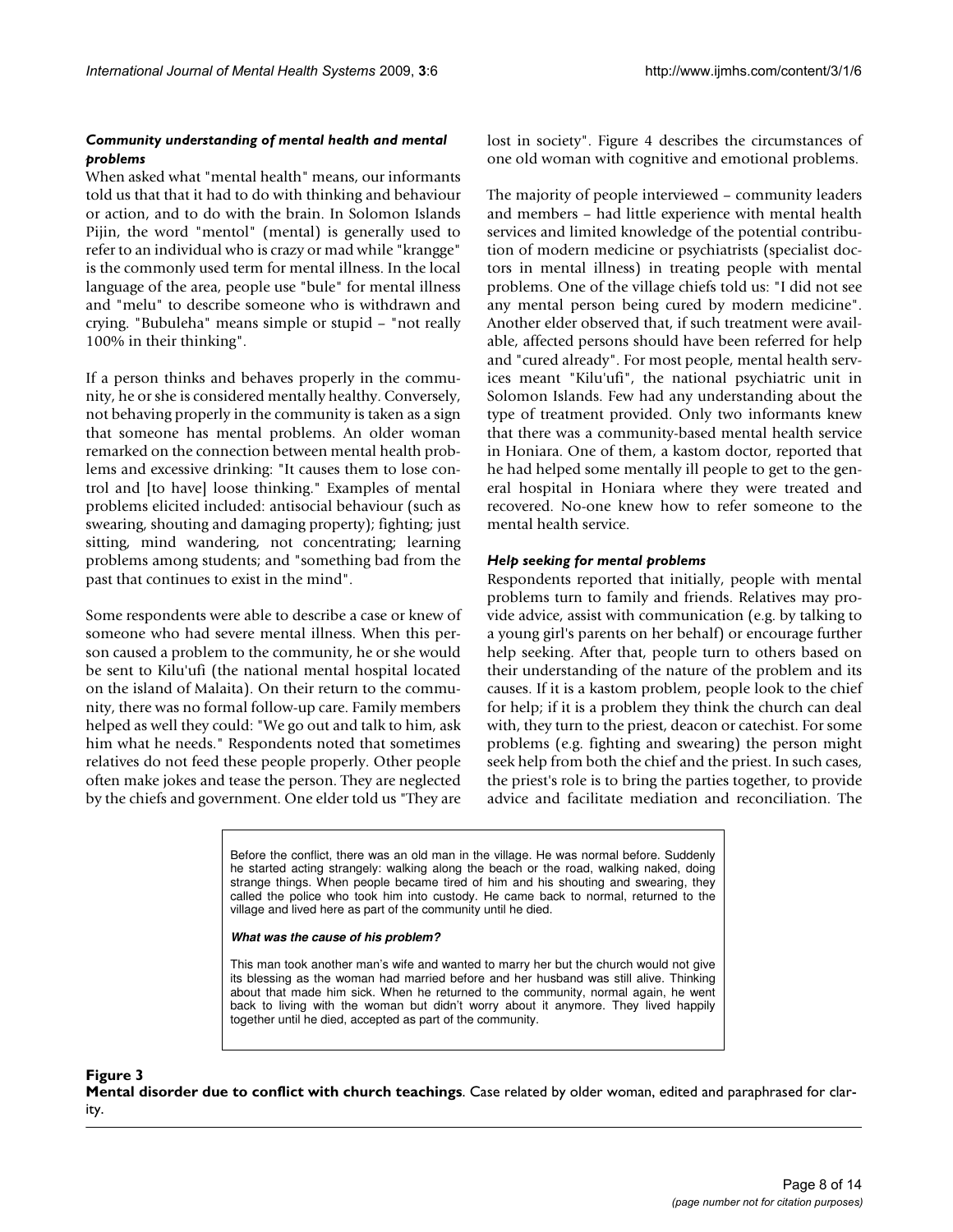My grandmother… She lost all the feeling so everything we had to care for her… Her mind was just like a child… When we didn't give her food when she wanted it, she acted like a child. Sometimes she was angry. It always stopped very quickly. Her mind was not in right order so that she can think… Sometimes she sat down and tried to think about something in her life but she couldn't. She tried her best to recall what she did in her life but she couldn't. She had short mind. short minded.

She lived with us so every day we must care for her. Whatever she needed, we must give her… Sometimes, my mother would get angry with her and tell her: "You are a stupid woman. You shouldn't do all this. You're older now." A person like that, we don't talk to her roughly or upset her. Because she has reached the stage where she should be. The only thing we can do is assist her with what she needs materially.

*What is the cause of that kind of problem?* 

When they are getting older... In the olden days people who worked too much… My grandmother was a hard worker when she was young. Everyday she worked. When she got old, she remembered the past but she couldn't do what she was able to do when she was young and strong. So that mind caused her mind to be affected… Her mind was going too fast. She always thinking about all this, but she couldn't do anything when she was old.

# **Figure 4 Mental disorder in old age**. Case related by kastom doctor, edited and paraphrased for clarity.

chief, on the other hand, will evaluate the problem and specify the amount of compensation. Both activities – reconciliation and compensation – are considered necessary for a successful outcome. Other community resources that people turn to include the trauma support workers and kastom doctors. Sometimes they turn to the clinic or the health service. Rarely, if someone is very disruptive, the police are called to take the person into custody.

The trauma support program was well known in some villages and less so in others. There were two experienced trauma support workers in the community. In addition, the priest and 32 catechists had received basic training in communication (listening skills, questioning and body language) through the program.

Kastom medicine involving the use of plants and tree bark was mainly employed in the treatment of physical problems or illness. However, people believed that kastom doctors could also cure mental disorders that had their roots in kastom or the supernatural – sorcery, witchcraft or ancestor spirits (Figure 5). The nurses in the clinic mostly consulted with patients who had headaches, body pain, fever, cough, diarrhoea and skin sores; treating everybody from babies to old people. Occasionally, they referred someone with a mental problem to the doctor and the mental health service in Honiara, or to one of the trauma support workers in the community.

Certain individuals possessed knowledge and skills from more than one healing tradition. One of the trauma support workers explained that she uses three approaches with women, who often approach her when there are arguments within the family: counselling; kastom if the woman is physically sick; and prayer, often involving the husband. If she thinks the woman needs western medicine, she advises her to go to the local clinic.

Excessive use of alcohol and marijuana present a special challenge. These are relatively new problems and there are no established traditional responses at the community or individual level. Respondents were aware of, but unsure about, the potential role of health services or police in addressing these problems. One woman suggested that, for the person experiencing drug-related problems, the only answer was to stop: "If he eats good food like vegetables that will help him. Maybe the doctor has some type of medicine to drain him out... But the only thing is to stop. Somebody should advise him of that. 'Oh, you stop'... Everyday comfort him and care for him...Then he must look after (himself)...Must not smoke."

#### *Roles of different people and organisations*

Informants saw clear and complementary roles for community members, community leaders, churches, NGOs and the government across the spectrum of interventions: from mental health promotion to prevention, early intervention and care for those with problems. They emphasised the need for a collaborative approach; for the local chiefs and other groups to work together to help vulnerable individuals. Talking about people with mental illness specifically, one man observed: "In this community itself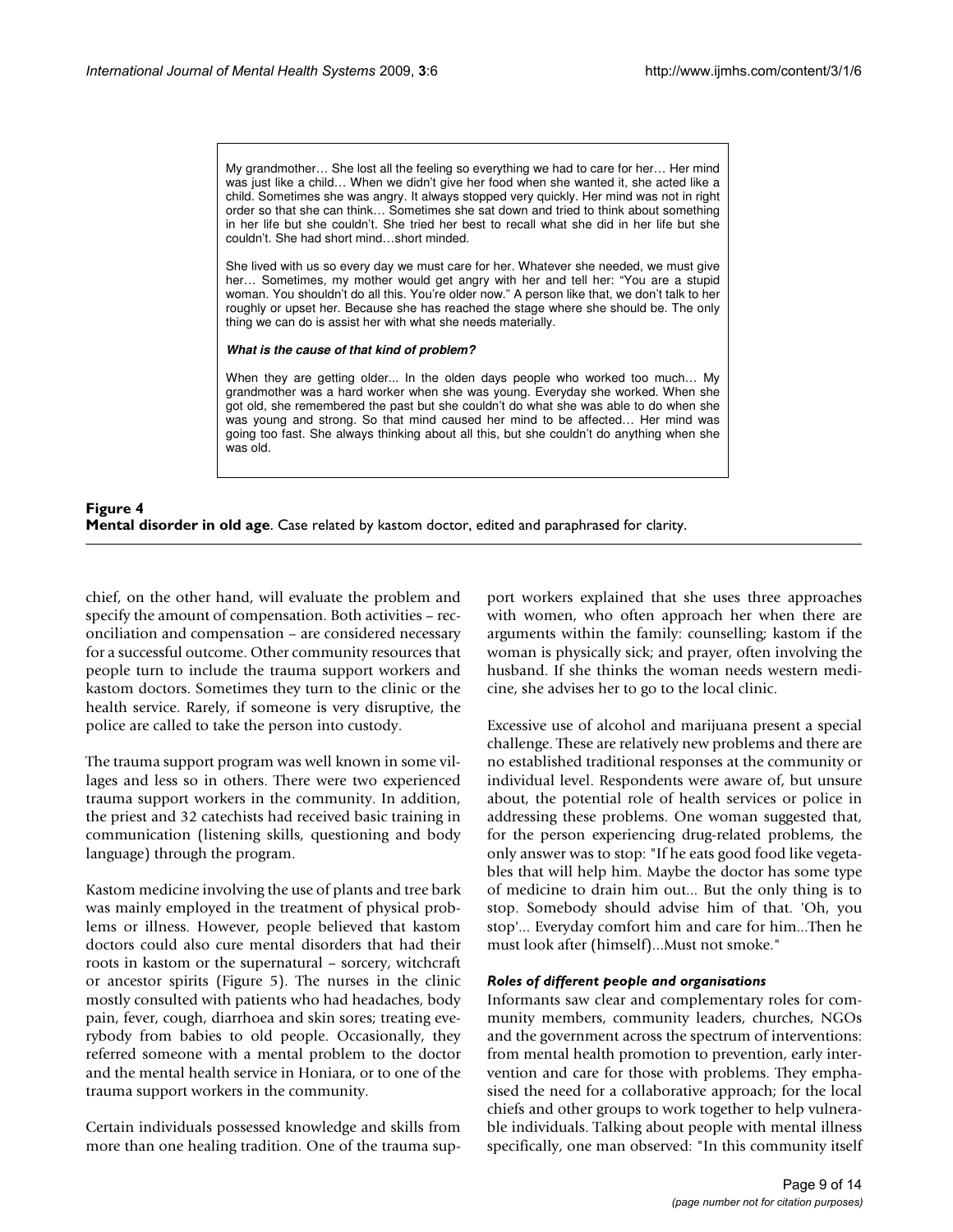Towards the end of their interview, two female informants noted that some problems are getting worse. They went on to say that they were especially concerned with sorcery or witchcraft that is practised against young females: "They use poison and rape these girls or women." For treatment, the girl has to go to a kastom doctor and, since they haven't got a doctor who can do this in their village, they have to go to another village and pay another to cure them. Signs include crying, feeling pain all over the body and being unable to settle. The women, who had been exposed to models of stress and trauma, observed that it's "Almost like stress too" and "Maybe it's stress caused by poison". Many of the young girls regress: "going back to being a small baby". Those who are affected do not feel normal, they laugh and sing and can't settle. It is when they are in this state that they are raped. Later, when they return to normal they have no memory of what has happened. After one or two days, their memory returns and then the symptoms appear.

The women were adamant that the men who do this are doing mad (sic) things and must go into custody. The police did come last week but the problems have been going on a long time. It is "One of the great fears in the community." The women explained that such things had happened in the past, but now it was getting worse. Many men had used these things and raped women during the conflict and continued to do so afterwards.

One woman's own daughter had been raped a year ago. Her mother arranged treatment from the kastom doctor. In addition, the priest prayed for her, and one of trauma support workers did counselling. Her mother took her to a medical doctor also. This outcome has been a good one; the young girl is attending school again and is one of the head girls. Her mother shares her own experience with other women, telling them that when they are talking with their daughters they must be careful not to do it in the wrong way.

# Figure 5

**Mental disorder attributed to supernatural causes**. Concerns expressed by two older women, edited and paraphrased for clarity.

I see some sign of hope that we are doing something here ... But in some communities around here I see that when someone is like that they neglect them, and they are scared of them, and they don't say good things about them, and they don't care for them."

#### *Family and community*

Harmonious family life was considered essential. Parents were expected to be role models, with responsibility for fostering good attitudes and behaviours in children (e.g. participating in church activities) and discouraging bad attitudes or activities that will bring problems to the family or community (e.g. using drugs). The community can assist by giving advice and visiting families where there are problems such as domestic violence.

#### *Chiefs and kastom doctors*

Our discussions revealed that chiefs and kastom doctors have a key responsibility in helping to make sure that community members live a happy life free from sickness, fighting and other problems. They are expected to work together, and with other community leaders and parents, so that problems in the community are solved appropriately and quickly. In living up to their position and authority, they ensure continued respect for their roles and contribute to maintenance of traditional culture. Kastom doctors have a role in curing mental disorders related to kastom.

#### *Churches and non-government organisations*

Our informants said that the church had a number of roles and that church leaders were also role models.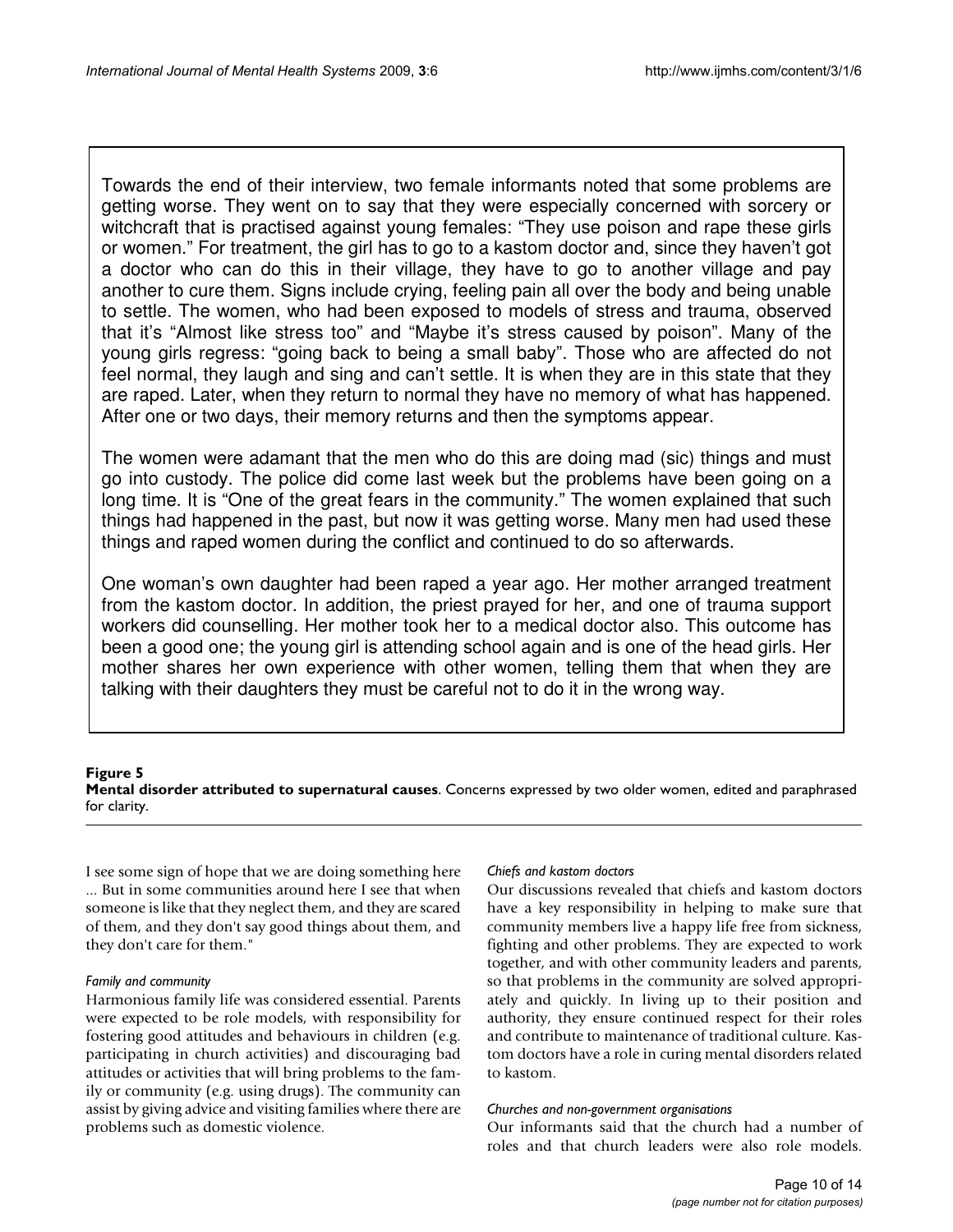Priests and catechists should work with the trauma support program, pray for people who have mental problems and involve them in church activities. They should encourage families in their congregation to be actively involved in church activities and young people to take up the ministry. Suggestions to engage young people, and keep them busy and away from trouble, included biblesharing, youth groups, sports, and community programs such as visiting old people.

Respondents said that the NGOs should visit the communities and help them address pressing issues such as marijuana use and drinking, and "how to make good families". In addition, different NGOs could play a role in assisting the community to promote sports or helping the government to finance small projects for young men and women.

#### *Government services*

On the whole, respondents were unhappy with the level of government services and frustrated that issues affecting the people of the community had not been addressed. They wanted government support to start small incomegenerating projects that would keep young people busy and community awareness programs about drugs and other problems. In particular, respondents said the health service should provide or facilitate more health talks on the use of marijuana and other topics, including ways of helping people with severe mental illness. As indicated above, there was little knowledge about available services.

# *Mental health, peace and conflict*

Respondents saw a link between mental health and peace or conflict, with people in good mental health being more able to avoid trouble, to come together to solve problems, thus leading to peace. In contrast, when a person's mind is disturbed it is difficult to make good decisions and easy to get into conflict. Feelings of anger and a desire for revenge contribute to conflict within families and communities and at the national level. One chief spoke of how people with mental illness may be exploited; pointing out that sometimes individuals with "clear thinking" plan bad things and ask others "whose mind is disturbed" to carry them out. He believed that those in good mental health should give good advice that can bring peace.

# **Discussion**

Overall, the willingness and openness of the informants to share these insights and opinions seemed to be strengthened by their understanding that their input would contribute to, and possibly lead to improvements in, policy development and service delivery. The involvement of representatives from a rural community (three women and four men) in a national workshop was unprecedented in the Solomon Islands and proved to be enlightening for all participants as well as empowering for these seven community members.

Low and middle income countries around the world, especially states exhibiting a high degree of 'fragility', face numerous challenges in promoting the achievement of the Millennium Development Goals (MDGs) and securing health gains. The focus on child and maternal health, and on infectious diseases, indirectly undermines the priority placed upon other important areas of health promotion and health systems development, such as mental health. Indeed, although not recognised in the MDGs, mental health is itself increasingly recognised as central to broader development activity and to securing the health and stability required for development to proceed[13]. The links between mental health and physical health, and between mental health and healthy lifestyles, the ability to care for one's children, to maintain employment and to contribute to social cohesion and community development, deserve greater attention. As Gureje and Jenkins note: "individual and population interventions that improve an individual's mental health will enhance the individual attributes necessary for constructive social interaction and for the assumption of a productive social role". Building on community understandings and practices is crucial to unleashing the potential for evolving mental health systems and services to play their part in promoting broader health and development.

# *Problems identified*

The main problems identified by the community were consistent with the limited earlier research in the Solomon Islands. A national village survey, involving focus groups with men, women and youth, undertaken in late 2005, found that the top four social problems were alcohol, marijuana, domestic violence and teenage pregnancy[14]. A nation-wide study into the needs and priorities of young people using participatory methods identified the following common issues: lack of community participation, aimlessness, poverty, drug and alcohol abuse, teenage pregnancy, illiteracy and inadequate youth activities[15].

While epidemiological data are lacking, a number of reports suggest that pervasive use of tobacco and psychoactive substances is becoming an increasing problem in the Solomons[9,15,16]. Since World War II, a traditional betel chewing community has been transformed into a society with multiple substance use and abuse. In the present study, smoking marijuana was regarded as the major cause of psychosis. Alcohol intoxication was associated with violence, including domestic violence. Violence has a significant adverse impact on women's mental health[17].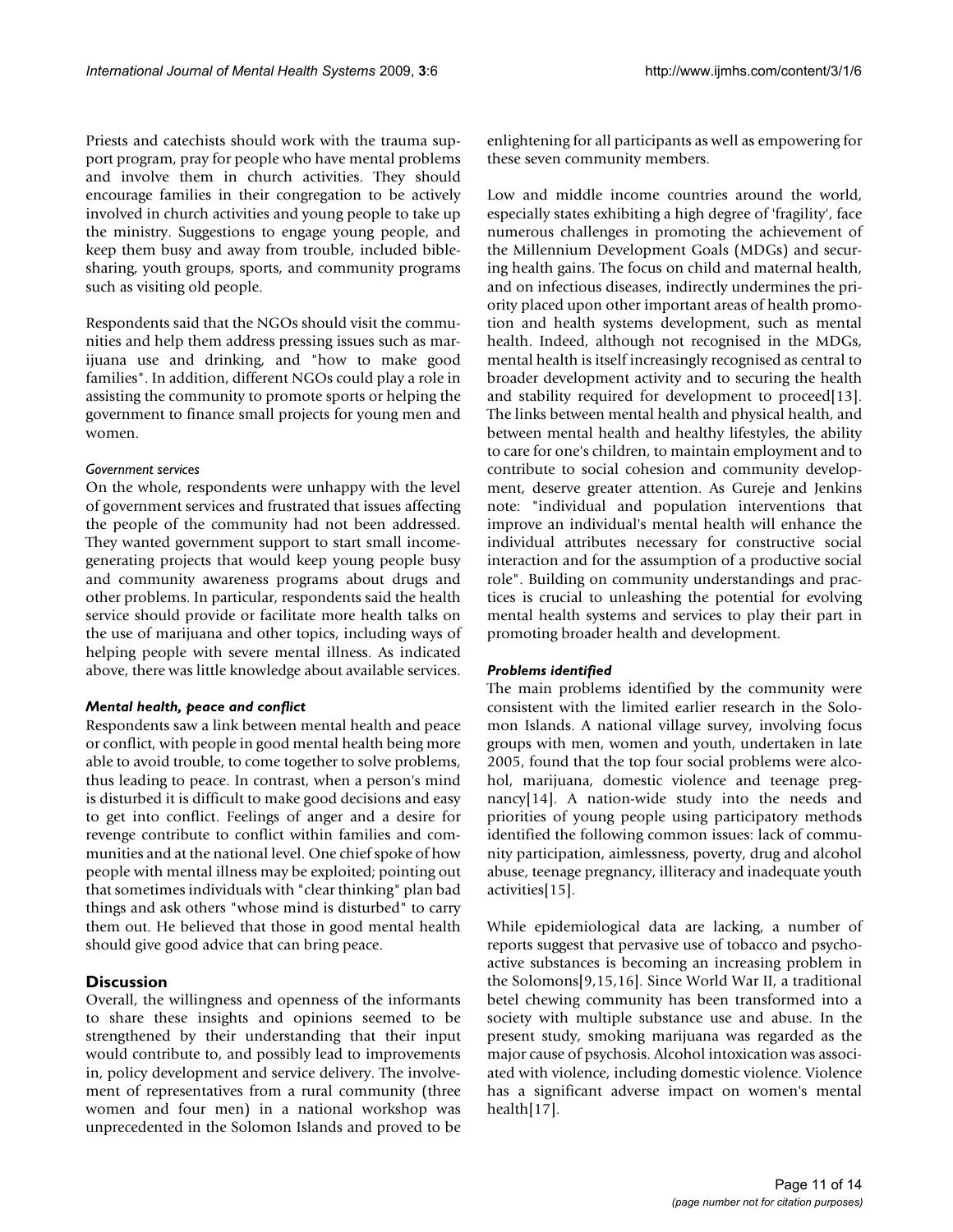Our informants recognised a range of mental problems, from transient stress and episodic disturbances to chronic disabling disorders. They ascribed these to a range of causes – social, psychological, biological and supernatural. Many were aware of someone who suffered from severe mental illness. There was, however, a dearth of knowledge about the potential for effective treatment, the mental health service or how to access it.

The finding that abnormal behaviour was often attributed to the supernatural is in contrast to a study among market vendors, white-collar workers and peri-urban dwellers in Suva, the capital of Fiji, admittedly a neighbouring island country subject to much greater Western influence over the past century. In the Suva study, 86% knew that there were many types of mental disorders, 63% knew that the hospital offered mental treatment, 54% acknowledged the efficacy of medications, and witchcraft was not considered a cause of mental illness. In that study it was found that the higher the level of education, the greater the knowledge of mental illness[18]. In the Solomon Islands, where the majority of students do not study beyond primary school[19], mental health service providers that we interviewed identified lack of education and persistence of traditional illness beliefs as a major barrier to service utilisation.

# *Help seeking and local resources*

For assistance with mental and social problems, community members turn first to family and friends and then to other community resources. Often, more than one avenue is pursued – simultaneously or sequentially. If the intervention or treatment fails and the problem is not resolved, sufferers move up the hierarchy of interventions. Many of the accounts elicited suggested that, as they do so, individuals adapt their beliefs accordingly. This leads us to agree with Williams & Healy[20] who have argued that the term 'explanatory model'[21] does not fully convey the plasticity of beliefs in such circumstances, and have proposed an 'exploratory map' as a replacement.

The term 'counselling' also deserves consideration. Models of counselling developed in the West, based on western theories, usually focus on individual needs and responses and overlook the family and the broader social context. The term was widely employed by respondents who saw the value of talking problems through with others. As used, it covered a range of activities (mostly involving individuals and, less often, couples) including listening, reassuring, explaining, giving advice, problem solving or teaching relaxation. This community had been exposed to models of pastoral counselling as well as to the trauma support program. There was a strong overlap between the two.

# *Implications for policy and practice*

The Solomon Islands, like other Pacific island countries, is undergoing a series of profound societal shifts[19,22]. In addition, in the Solomons armed conflict has further disrupted society and has added another layer of insecurity and fear, especially for women. This community-level research revealed how psychosocial and mental problems affect the whole community. Perhaps more importantly, we learned of the various ways that the community is responding to these societal stresses and their sequelae, and the importance to them of being able to seek help from *both* traditional sources and any new services and programs available.

Previous qualitative research on health seeking behaviour in the Solomons has highlighted medical pluralism, with kastom medicine operating alongside biomedicine[10]. This research, with its focus on mental and psychosocial problems, also highlighted the role of church leaders and NGO workers. Like the kastom doctors, they are in a good position to identify people with chronic or severe mental problems and refer them to the health service. However, first these community leaders need to be trained, and communication paths and referral protocols established. Other leaders, such as chiefs, elders and teachers, should also be involved in any training, which should include regular refresher sessions as well as an initial workshop. The nurses and nurse aides at the clinic need to be skilled up to provide a primary care response (basic assessment and treatment) and to refer to mental health service when necessary. Subsequently, the local health workers will have an important role in follow-up and review. The relevant community responses should also be pursued, including the processes of compensation and reconciliation. These are an essential part of holistic care in the Solomon Islands context.

Traditional healing practices vary across the country; they include song and dance, as well as food and kastom medicine. Further investigation is needed on ways in which traditional healers could be linked with mental health services.

The lack of penetration of mental health services into this rural, but hardly remote, area is of concern. The community findings offer strong support for the two key strategic directions of the WHO's Western Pacific Regional Strategy for Mental Health[23]: an intersectoral approach to mental health promotion and the prevention of mental illness; and the integration of treatment for mental disorders into general health services and a more informed understanding of mental health in the wider community. It is notable that these two strategies are seen as separate but complementary.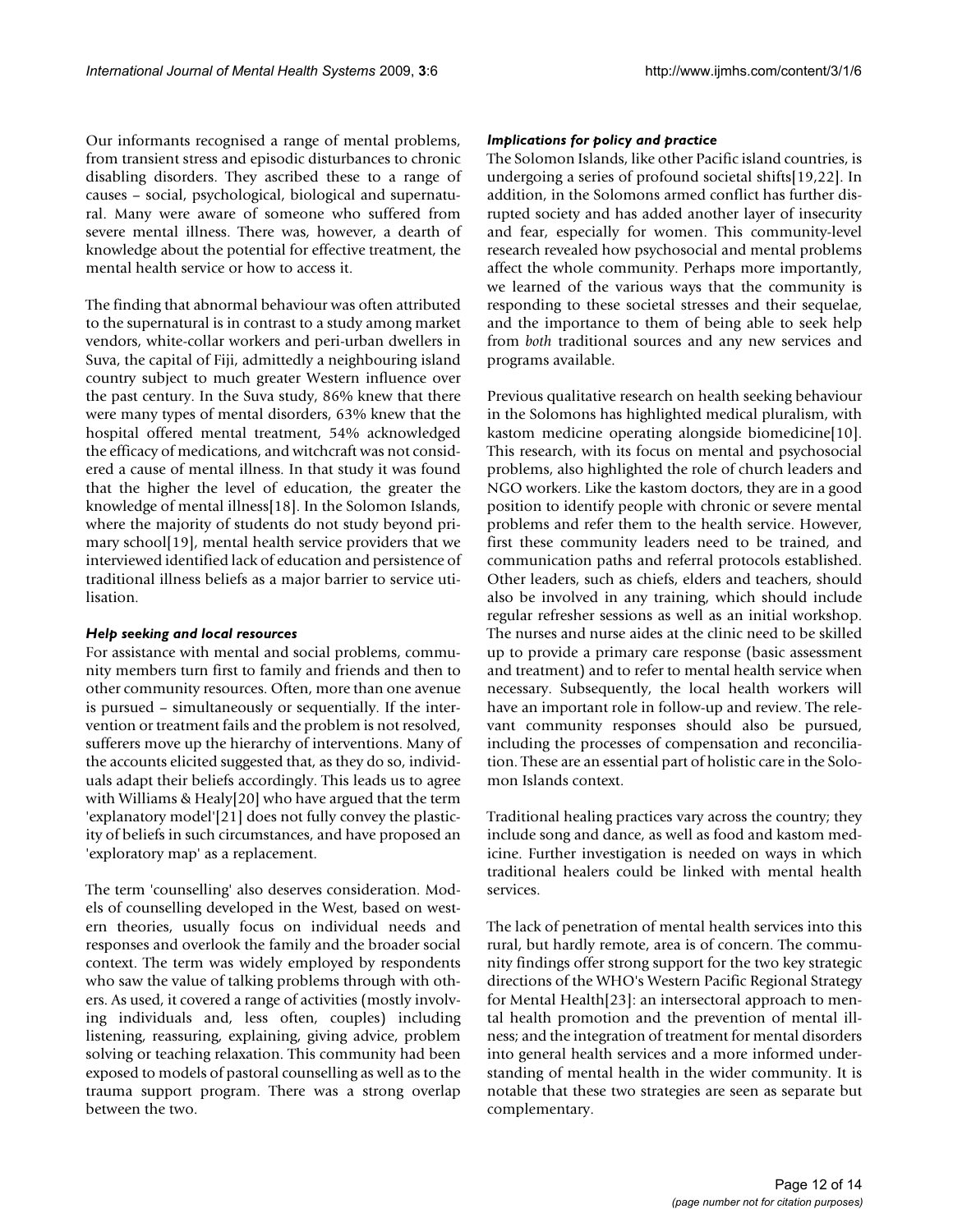Since respondents were eager to receive information about mental and substance-related disorders and learn what assistance was available, there could be value in using participatory techniques including role play, storytelling and drama, rather than outmoded yet frequently employed didactic approaches [15]. Participatory methods and use of story, part of the traditional Pacific style of education for health, are again being welcomed[24]. It is important to ensure inclusion of those who may not usually participate such as single mothers and rebel groups[25].

Improving the status and safety of women is central to development in the Solomon Islands [19]. Tackling the problem of gender-based violence and the consequent increased rates of psychological disorder among women should be part of a public health strategy[17]. The special issues of youth, the group most vulnerable to mental disorders[26], also need to be addressed. Mental health promotion should take a life span approach, addressing the needs of children, youth, adults and older people[27].

#### *Limitations*

We selected a district on Guadalcanal anticipating it to be illustrative of the types of challenges facing communities and service providers. We appreciate that every community will be in many ways unique, especially given the huge geographic and ethnic diversity in the Solomon Islands. Indeed we found that even within this one small area, differences were observed in patterns of interaction with people and organisations beyond village boundaries. Given limited time and resources, we did not seek to undertake a detailed ethnography; our purpose was rather to gain some insight into the range of experiences likely to be occurring in any local setting. By employing a local researcher and with the advice and support of local networks we were able to achieve such community insights. Overall, whilst we recognise our results are not generalisable beyond this community, there are valuable implications that may have relevance for similar populations.

# *Further research*

Unfortunately, no epidemiological data on mental disorders and psychosocial problems is available in the Solomon Islands, as is the case in almost all Pacific countries. Without knowledge of the extent of the problems, it is impossible to set goals and targets for interventions. Both quantitative and qualitative data are needed, collected by research teams including international and local researchers. Advisory committees should include members of government departments and NGOs working in the area, as well as representatives of the local communities.

# **Conclusion**

In the rural community studied, mental health is viewed as an integral part of health and wellbeing. Mental and

psychosocial problems cause distress to individuals and families and adversely affect the community. The mental health service was largely unknown apart from the inpatient facility. There was only one NGO program with an ongoing presence. Without access to specialist services and support, community leaders and members struggled to address increasing problems as best they could. In particular, severe mental disorders and the emerging problems of substance abuse exceeded their capacity. Left untreated and unchecked, such problems will further undermine social cohesion and mental health and wellbeing, increasing the likelihood of future instability and conflict.

These findings underscore the need to extend mental health care beyond the capital city and other urban centres to rural villages where most of the people live. In a lowincome country with a challenging geography like the Solomon Islands this is best done by developing a community-centred mental health service, integrating mental health into primary health care and promoting intersectoral collaboration. There is a need for innovative approaches that utilise community structures, churches and NGOs to reach a dispersed and linguistically diverse population. Community participation is essential, with young people, women and men contributing at national, provincial and district levels.

Evolving mental health systems are able to expand care through engagement with traditional and other community structures. Better understanding of community perspectives and approaches allows services to be enhanced and extended, an enabling policy environment created, and mental health to be more actively promoted.

Our insights from one post-conflict fragile country in the Pacific, are offered as a stimulus to a more holistic population approach: joining up the fragmented emphases on the MDGs with those focused on other pressing health problems such as mental health, recognising the potential value of both traditional and biomedical approaches, promotion, prevention and care, and the importance of ensuring coherence between policy, services and community experience.

# **Consent**

Written informed consent was obtained from the participants for publication of this manuscript.

# **Competing interests**

The authors declare that they have no competing interests.

# **Authors' contributions**

IB contributed to the study's conception, was deeply involved in data collection, management and analysis and was the primary author of this paper. ABB and JR contrib